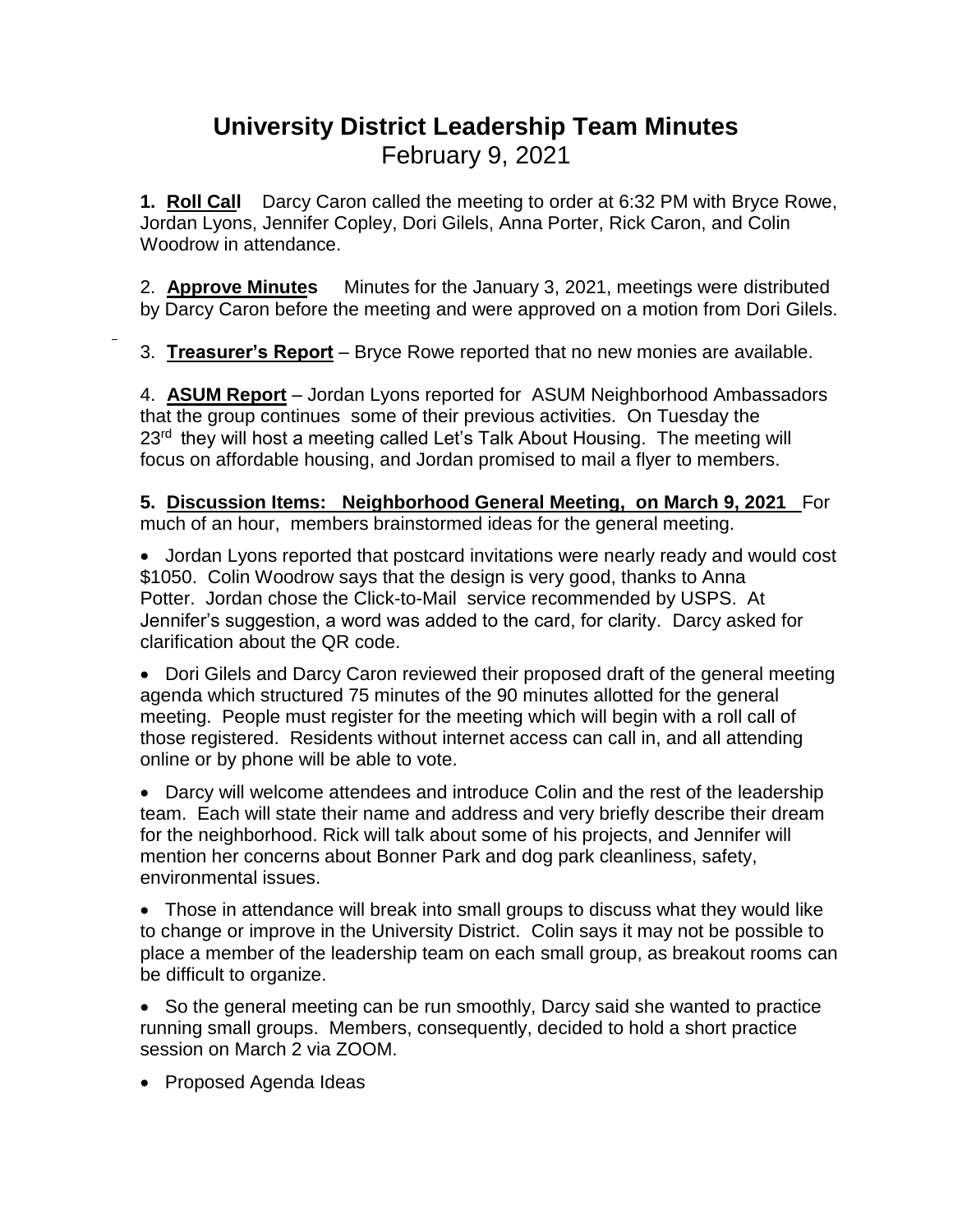(a) Dori agreed to explain the purpose of the breakout groups.

(b) Jennifer asked that groups report out on changes they would like to see, so that such issues could go on the record for future reference.

(c) Colin will describe the assessment of Neighborhood Councils and how they city intends to rework the Neighborhood Councils. He promises to stay within 20 minutes.

(d) UM Ambassadors will share information about their events and news.

(e) Jordan asked members to inform attendees about [umt.edu/neighborhood.](mailto:umt.edu/neighborhood)

(f) For two minutes, Jennifer will talk about benefits of serving on the leadership teams. Then those in attendance will elect additional members of the University District Council. However, there will not be city-wide recruitment and training of new members until July.

(g) Darcy will introduce public comment following selection of new officers, and Colin will lead the discussion. Bryce volunteered to time for both the public comment and the discussions with the City Council members after public comment.

(h) At Rick's suggestion, members agreed that questions to City Council members should be submitted to the ZOOM chat box.

(i) City Council members Gwen and Heather have agreed to attend. Jordan volunteered to introduce City Council members in attendance.

(j) At the end of the meeting, Dori will lead thank City Council members. Darcy will thank all participants for their attendance, reminding neighbors to look forward to in-person meetings.

6. **Community Forum Report** Bryce Rowe attended the meeting via ZOOM.

 Bryce learned that April 30 is a grant deadline, grants being awarded on June 9. The Community Forum seeks members for their grant review board.

 Consultants hired by the city made seven recommendations in four general areas including structure, inclusion, representation, and diversity. They offered suggests about creating meeting structures that are engaging, approachable, and useful.

 Members discussed creating a digest for events and recruiting renters to leadership teams as a way of creating diversity. The City Council's major goal is to create more citizen involvement. An Advisory Committee will provide direction about how to assess what Missoula citizens really want and find ways to implement preferences and recommendations. Both Bryce and Jennifer will attend the next Community Forum meeting.

• Rick Caron expressed concern about the process of reassessment. He thought the survey questions, as framed, had a very negative tone. Rick says that he has grown personally during his service on the Neighborhood Council and objected to that negative tone.